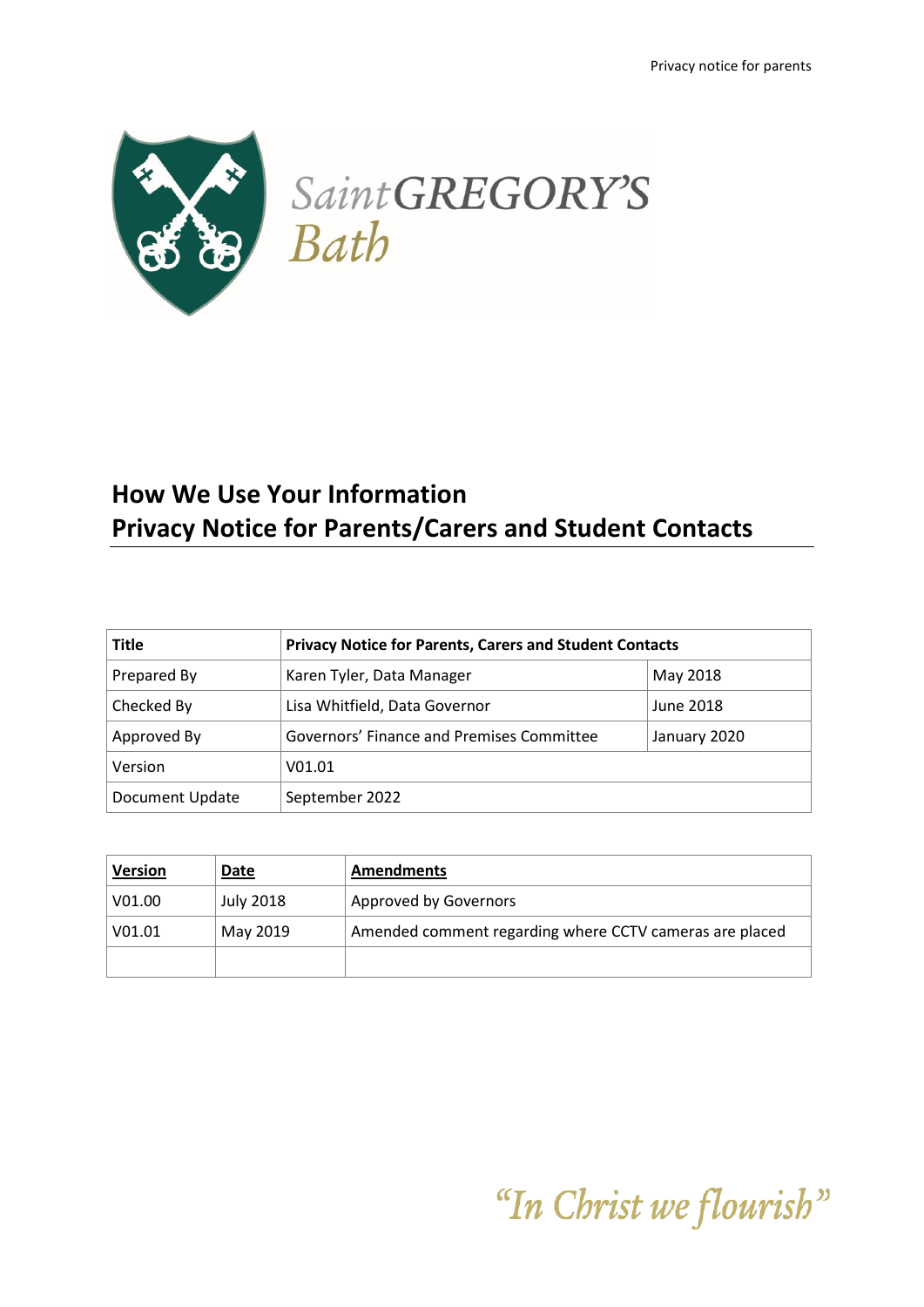## **Introduction**

This notice is to help you understand how and why we collect personal data about parents, carers and other student contacts. It also explains the decisions that you can make about your own information if this applies to you.

St Gregory's Catholic College is a Data Controller for the purposes of the Data Protection Legislation. The school has appointed the Data Manager, Mrs Karen Tyler, as its Data Protection Officer (DPO). If you have any questions about this notice please contact her by emailing [dpo@st-gregorys.org.uk](mailto:dpo@st-gregorys.org.uk) or phoning 01225 832873.

## **How and why do we collect personal data?**

We hold personal data about our students' parents or carers (and often other contacts such as grandparents or siblings, etc), primarily to support the student's teaching and learning, to provide pastoral care and for assessment and legal purposes.

We often obtain some information about you in the first instance from the student's admissions forms and from their previous school. We may also get information from third parties such as doctors and local authorities.

Other information is often provided to us subsequently directly from you. For example, you might email us with information about your marital status or provide us with documents such as court orders relating to parental responsibility or you might disclose personal information whilst speaking to one of your child's teachers.

We hold and use this information to support your child's learning, to safeguard and promote their welfare, to promote the objectives and interests of the school, to facilitate the efficient operation of the school, to ensure that we comply with all relevant legal obligations and for other related legitimate purposes.

Here are some examples of the types of personal data pertaining to parents, carers and other student contacts that we might hold:

- Contact details, contact preferences, date of birth, identification documents;
- Data relating to your child's eligibility for free school meals or applications made for financial assistance;
- Details of any medical conditions, including physical and mental health (where disclosed);
- Safeguarding information;
- Details of any support received from external agencies, including care packages, plans and support providers;
- Information about any family circumstances which might affect your child's welfare or happiness.
- Information about any court orders or criminal petitions which relate to you/your child.
- Images recorded routinely as part of our CCTV (for example if you attend the school and appear on footage). We use CCTV to make sure the school site is safe. Cameras are only placed where they do not intrude on anyone's privacy and where they are necessary to fulfil their purpose.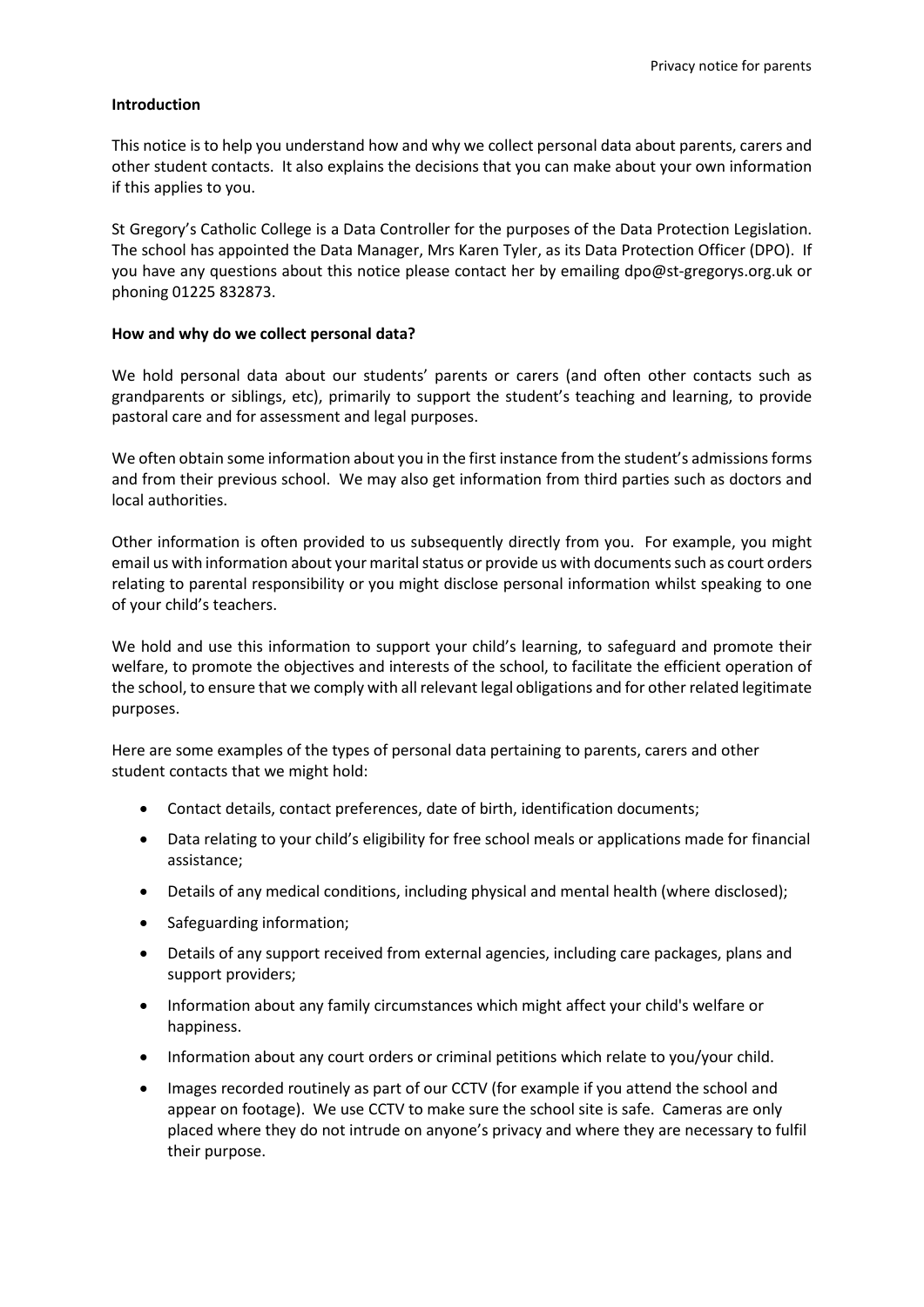This list is not exhaustive and the actual personal data held relating to each student will vary, depending on the individual circumstances.

## **What is our lawful basis for using this information?**

Under the current Data Protection legislation we collect and use most of your information to carry out a task in the public interest, primarily to be able to properly support your children in their learning.

In other instances we may ask for consent to process your data (i.e. when its use is optional). On those occasions consent can be withdrawn at any time. We will make this clear when we ask for consent.

## **Where do we keep this information?**

We take our Data Protection obligations seriously and we will comply with all applicable legislation in relation to any personal data that we hold. In particular, we will keep all personal information confidential (wherever possible), hold it securely on our computer system, and keep it safe and up to date. It will only be accessed by members of staff who may need it in connection with the wellbeing of your child.

We will only use personal data pertaining to parents and carers for the reasons given above and we will destroy all such data when we no longer need it.

The Data Protection Officer is the person responsible at St Gregory's for managing how we look after all such personal information internally and where appropriate deciding how it is shared with third parties.

## **Who do we share the information with?**

We do not share any of your personal data with any other organisation without your permission, except where the law requires it or when we have good reason to do so. Here are some examples:

- From time to time we may be required to provide students' parents or carers information to central government, i.e. through the Department for Education and/or the Education Funding Agency;
- We may need to share information with the local authority to check eligibility for free school meals;
- In accordance with our legal obligations, we may share information with local authorities and the Department for Education, for example, where we have any safeguarding concerns;
- On occasion, we may need to share information with the police or our legal advisers;
- We may share some information with our insurance company, for example, where there is an incident involving the school;
- We may share information with our Governors, (for example if they are involved in any process, procedure or appeal which involves you or your child);
- If your child is going on a school trip or attending an event we may need to share some of your information (i.e. your contact details in case of emergency), with the event organiser/host organisation or the tour operator or accommodation provider, as the case may be;
- If your child leaves us to attend another school we may need to provide that school with information about you. For example, contact information and/or details of family circumstances for safeguarding reasons;
- We may also engage contractors to provide services for the school from time to time, i.e. to facilitate the effective administration of our systems and this may require them to have access to personal data. If so, we will ensure that they are contractually bound to respect confidentiality and comply with all relevant data protection requirements.